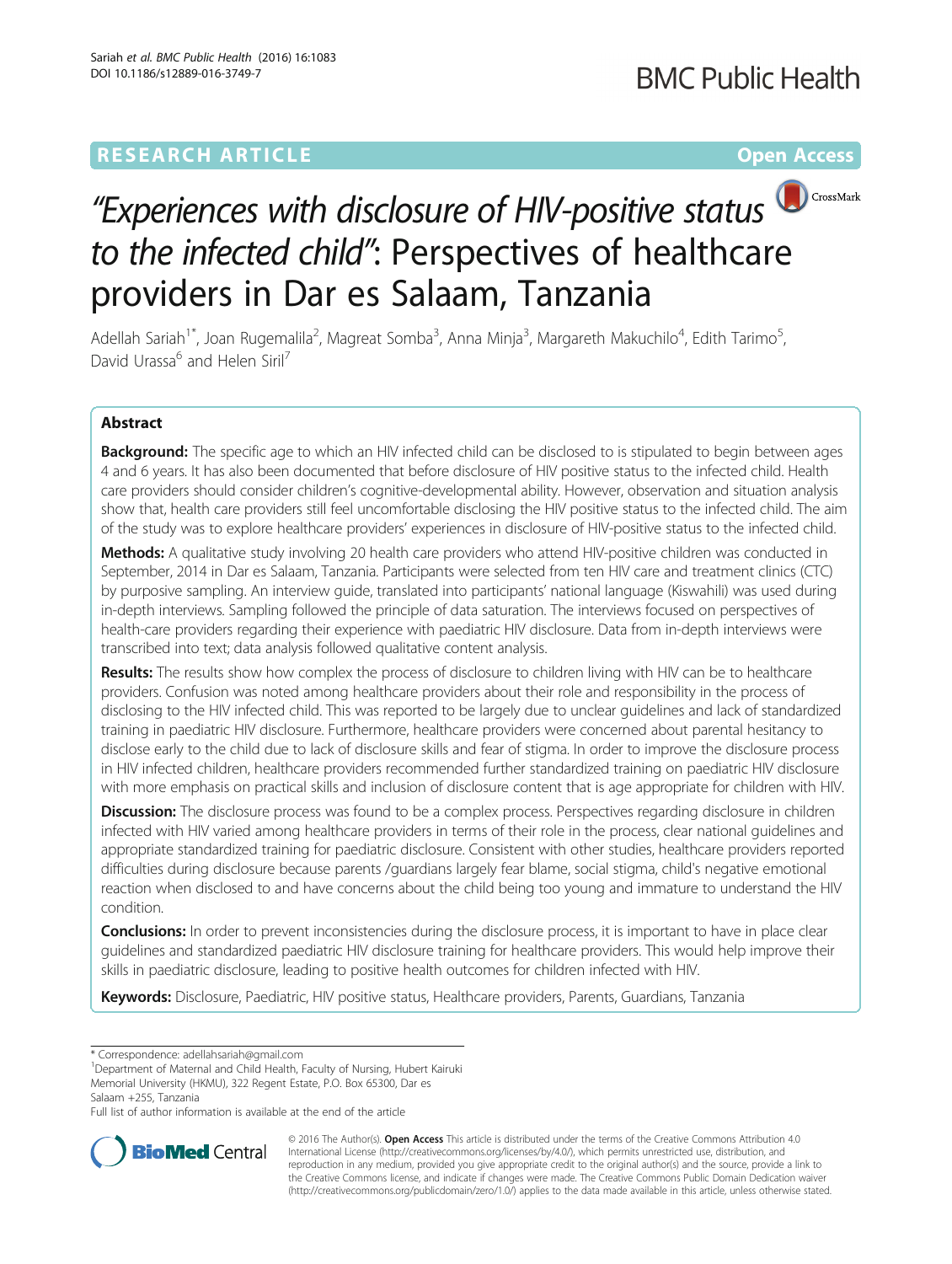#### Background

Disclosure has been defined as a state in which a child has knowledge about his/her HIV status [\[1](#page-8-0)]. With an increase in the use of antiretroviral therapy in low-resource settings, children with HIV/AIDS tend to live longer. Children who are aware of their HIV-positive status have better abilities to seek social support, improved coping skills; [\[2](#page-8-0)] and practice safer sexual practices to prevent secondary transmission [\[3\]](#page-8-0).

Talking to a child about his/her HIV positive status is a challenging task for parents/guardians and healthcare providers. Disclosure has been found to have both psychosocial and health benefits to a child [[4\]](#page-8-0). Healthcare providers should emphasize the importance of parents/ guardians in playing their role to disclose to the child. Such disclosure tends to increase a child's understanding about his/her condition and facilitate active participation in care and treatment. In addition, children are empowered to make the right decisions and learn to protect themselves and others from the disease [\[5](#page-8-0)]. However, despite existing guidelines and materials, this process does not happen as required [\[4\]](#page-8-0). Evidence from developing countries shows that caregivers lack knowledge, skills and guidance on how to approach HIV-diagnosis disclosure to children [[6\]](#page-8-0). HIV-positive children have indicated that the reasons why their parents or guardians do not talk to them earlier about their HIV status include not knowing enough about the disease symptoms, diagnosis and treatment, fear of stigma and fear that children might not accept the information [[5\]](#page-8-0). It has been found that lower prevalence rates of disclosure are related to fear of stigma and discrimination by the family members who are not aware or/and caregivers who perceive they are not emotionally prepared. They fear that once the HIV-positive status has been disclosed to a child they will tell others leading to stigma and discrimination against the family [[7\]](#page-8-0). Other fears from parents include: fear of isolation, child's negative emotional reaction such as suicide, guilt and blame related to the perception that HIV is transmitted by promiscuity [\[5](#page-8-0)]. Disclosure counseling to parents/guardians is very important because it prepares and enables them to support disclosure in their children [\[8\]](#page-8-0).

Pediatric HIV infection continues to be a major problem globally. About 3.3 million children below 15 years of age are living with HIV and 2.9 million of these are found in Sub-Saharan Africa [\[9\]](#page-8-0). It is estimated that 1,411,829 million Tanzanians are living with HIV; 28 % of these consist of children 0–14 years of age [[10\]](#page-8-0). According to UNAIDS report, only 26 % of children who are eligible receive antiretroviral therapy (ART) in Tanzania [\[11](#page-8-0)]. With an increase in the number of children who have access to ART and improved prognosis; disclosure of HIV positive status to an infected child is becoming an increasingly common issue in clinical practice. As these children continue to grow up another important challenge is determining when and how to inform them about their HIV-positive status [\[12](#page-8-0)]. Nonetheless, some parents/guardians and healthcare providers are reluctant to inform children about their HIVpositive status [[13](#page-8-0)].

The WHO guidelines on HIV disclosure for children recommends that school age children should be told of their HIV-positive status. Younger children should be informed incrementally to accommodate their cognitive skills and emotional maturity, in preparation for full disclosure. Disclosure should be viewed as a step in the process of adjusting to HIV illness and the life challenges it poses [[14\]](#page-8-0). According to WHO, important elements for inclusion in the paediatric HIV disclosure training for healthcare providers include the following: a choice of culturally appropriate and available resources to assist the disclosure process, communication appropriately geared to children of different ages, providing HIV and its treatment information to parents/guardians and children, preparing parents/guardians for short and long-term emotional reactions of their children,; developing a plan for the child and parent/guardian to disclose to others, preparing parents/guardians to answer questions that children may have over time and to choose "safe" staff members or others with whom to discuss issues, preparing parents/guardians to engage in life-planning with children and reduction of stigma and protection of privacy [\[14\]](#page-8-0).

The Tanzania National Guidelines for paediatric disclosure recommends that the process of disclosure should begin as early as 4–6 years of age; it should be done overtime. The child can be told that he/she has a chronic disease that needs consistent clinic visits and medications every day. Full disclosure of HIV and AIDS is recommended at about 8–10 years of age in a caring and supporting manner and environment [\[8](#page-8-0)]. Despite the existence of guidelines on paediatric HIV disclosure in Tanzania, most healthcare providers still face difficulties during the disclosure process. Observations done by clinical monitors in HIV care clinics in Dar es Salaam reveal that healthcare providers still feel uncomfortable engaging in the paediatric HIV disclosure process even after attending paediatric disclosure training. Furthermore, the current HIV disclosure training curriculum only includes a one hour session with no time for practical and case discussions. This might be limiting acquisition of sufficient skills among healthcare providers to fully support the disclosure of a child's HIV positive status. Various paediatric HIV trainings have been provided to healthcare providers attending HIV infected children. Most of these trainings are not standardized; they differ in content and duration and the majority have been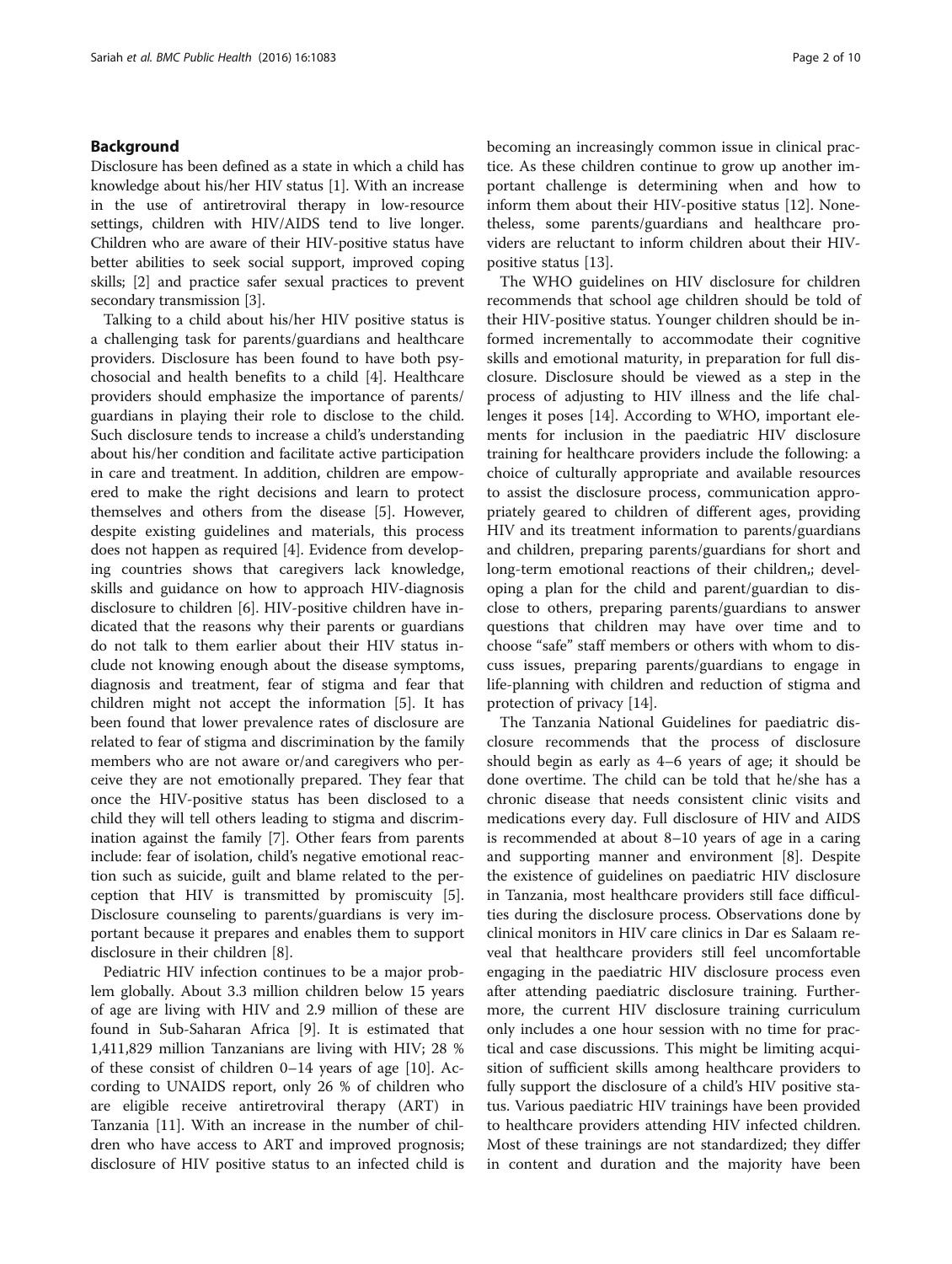offered by different health organizations. At the clinic level there is a poor system that supports healthcare provider practices which follow the national guidelines. It is crucial to address the existing gap between paediatric HIV disclosure training and the actual practice among healthcare providers in order to maximize their performance and improve children health outcomes.

The study aimed to explore experiences of health care providers in disclosure of HIV positive status to the infected child and factors influencing the process.

#### Methods

#### Design

A qualitative design involving 20 healthcare providers from ten HIV care and treatment centers (CTC) was conducted from September, 2014 to October, 2014.

#### Setting

The catchment area of the study was the Dar es Salaam Region of Tanzania. Tanzania is a country in East Africa. From the last census (2012), the country was estimated to have a population of about 45 million [[15](#page-8-0)]. Dar es Salaam region has a population of about 4.3million people [\[15](#page-8-0)]. The study was conducted at ten Management and Development for Health (MDH) supported sites, which are HIV care and treatment clinics in Dar es Salaam, Tanzania. The MDH care and treatment program was established in 2004. The program provides infrastructure, laboratory, and technical support to the three municipalities (Temeke, Ilala and Kinondoni) in Dar es Salaam.

#### Sampling and recruitment of study participants

Purposive sampling was used to select the ten CTC by considering the number of children living with HIV who attended the clinics. Healthcare providers experienced with paediatric HIV disclosure were selected deliberately so that they could contribute to the information needs of the study. The in-charge of these selected clinics were contacted by the researchers and were asked to identify health care providers who attend HIV infected children. Participants were included in the study if they met specific criteria : >18 years of age, had been practicing disclosure among HIV children for more than 6 months, and consented to participate in the study. Exclusion criteria included those <18 years of age, < 6 months experience in paediatric HIV disclosure and refusal to participate.

#### Data collection procedures

A trained research assistant and one of the researchers conducted in-depth interviews using an interview guide translated into Kiswahili language. Eligible participants were given full explanation of the study and its

importance. They were also informed of the data collection procedures which involved audio recording of indepth interviews (IDIs). The interviews covered items in the interview guide (Table 1) plus additional information that was spontaneously suggested by participants. All participants responded to the questions asked during the interview.

Field notes were taken throughout the interviews as a backup in case recording failed and to capture nonverbal information and key themes.

Interviews were conducted until no new information was obtained (data saturation) from participants and redundancy was achieved. The duration of each interview ranged from approximately 30 min to one hour.

#### Ethical considerations

Ethical review and approval for human subject research was sought from Muhimbili University of Health and Allied Sciences (MUHAS). Participants who agreed to participate in the study were requested to complete the written informed consent form; only those who provided written consent were interviewed. Confidentiality and freedom to withdraw at any time during the study was ensured.

#### Data analysis

Data was analyzed by a team of three researchers. An iterative approach of data analysis was used by looking at the data right from the time data was collected. Each day after data collection, the three researchers reviewed the recorded interviews and provided feedback to the interviewers. Audio-recorded interviews were transcribed, and translated into English. The researchers read the

Table 1 Sample interview questions

- a. How often do you do that?
- b. How old was the child/children?
- c. What made you disclose the child's HIV positive status to the infected child?
- d. How do you conduct paediatric HIV disclosure?
- e. What challenges do you encounter during the process of paediatric HIV disclosure?
- f. What things or issues have ever made you fail to disclose to a HIV
- positive child about his/her status of being HIV infected? g. What did/do you fear most about paediatric HIV disclosure?
- h. How can these challenges be addressed?
- 

2. Tell me your experience with paediatric HIV disclosure training the last time you attended it Probes:

- a. How many days was it?
- b. What did you learn?

c. Were you satisfied with knowledge and skills you got from the training? If not how would you like the paediatric HIV disclosure training to be conducted so you can be satisfied?

<sup>1.</sup> Tell me your experience with disclosure of child's HIV positive status to the infected child. Probes: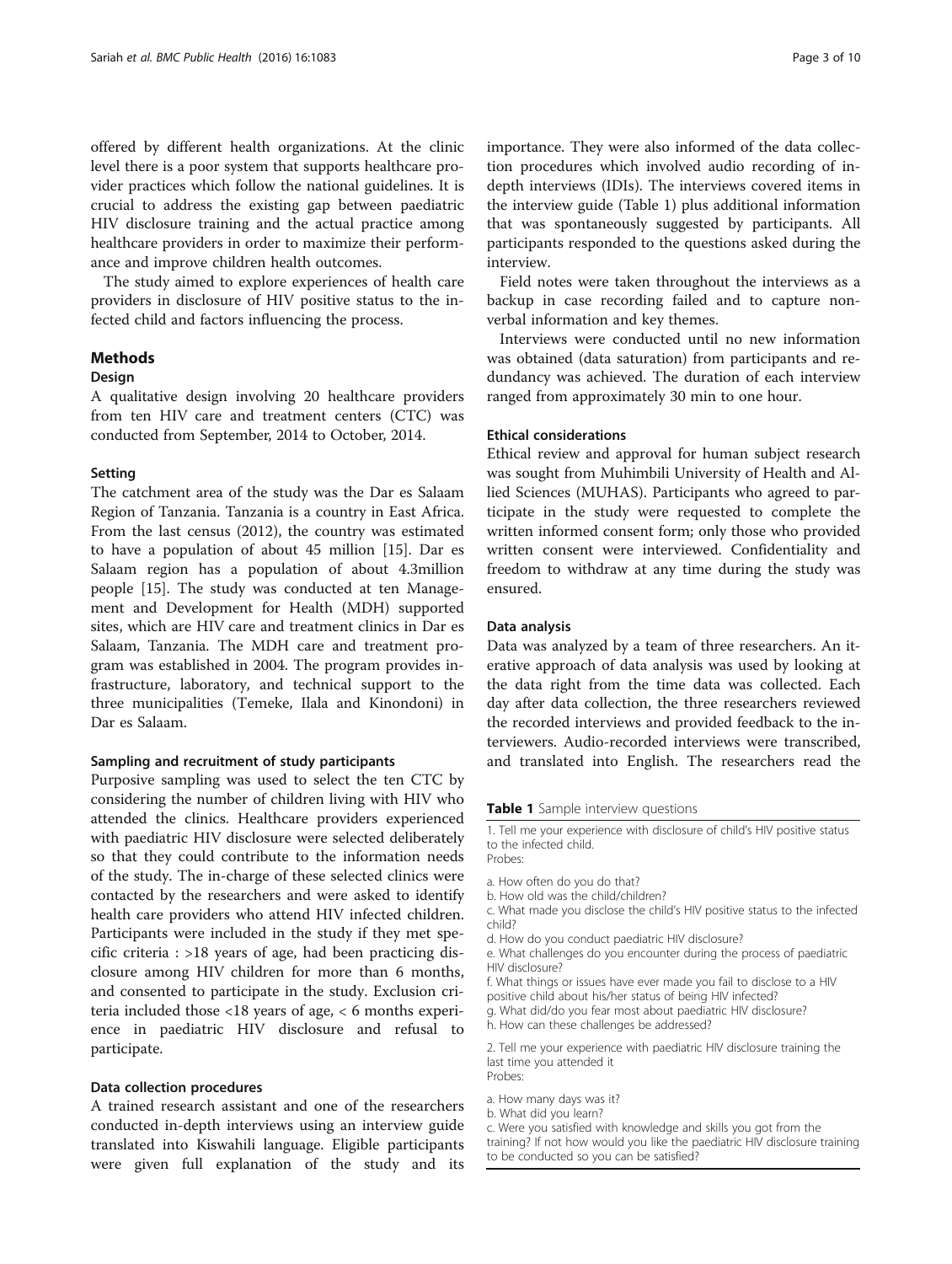transcripts, discussed and agreed on the interpretations. Information from the field notes was expanded into rich descriptions and it was incorporated into the primary data. The interview transcripts were thoroughly evaluated to obtain an overall sense of the content of participants' responses to various issues.

Data analysis followed content analysis (Graneheim & Lundman, 2004). Meaning units were identified from the transcripts and were condensed. Codes were developed from the condensed meaning units. They were sorted into categories which were later formulated into themes (Table 2).

#### Trustworthiness

To ensure credibility of the study, healthcare providers with various experiences in paediatric HIV disclosure were purposively selected to participate in the study. In addition, data was collected using IDIs until no new information was obtained (saturation) from participants. Member checking was done throughout data collection to make sure that researchers correctly interpreted what participants reported. Selection of the most suitable codes and proper coverage of data by creating nodes, categories, and themes was also ensured.

To ensure dependability, researchers used the same interview guide to all participants to ensure consistency during data collection. Questions were re-phrased and modified as the researcher continued to collect data, to ensure that participants understood the information they were asked to give. Proper selection of participants, data collection and process of analysis plus appropriate quotations will allow readers to judge transferability of these findings.

#### Results

Twenty (19 females and 1 male) healthcare providers from 10 care and treatment clinics were involved in indepth interviews. There were 14 nurses, 4 nurse counselors and 2 medical doctors. All nurses had diploma in nursing. Nurse counselors had a degree in social work. One medical doctor had a degree in medicine while the other had an advanced diploma in clinical medicine. Participants' ages ranged from 35 to 57 years, and working experience ranged from 1 to 6 years.

Health care providers' experiences on paediatric HIV disclosure revealed four major themes (Table [3](#page-4-0)).

In this study a guardian is defined as a person who looks after and is legally responsible for a HIV infected child whose parents have died or are not able to care for the child. Code numbers are used in the verbatim quotations to represent views from individual participants. A summary of quotes is provided on Table [4.](#page-4-0)

#### Health care provider related factors

All healthcare providers reported to have engaged in the disclosure process. They declared that it was a good process, however they still face a lot of challenges. They claimed that children who are disclosed to early tend to understand better their disease condition and have improved drug adherence and health outcomes. In addition, healthcare providers reported that they initiate disclosure when a child persistently begins to ask questions, has poor drug adherence, and poor clinic attendance. Major challenges expressed by healthcare providers during the disclosure process included: negative emotional reactions from children, and parental refusal to disclose to the child.

One healthcare provider reported that:

|  |  | Table 2 Example of analysis process |  |  |  |
|--|--|-------------------------------------|--|--|--|
|--|--|-------------------------------------|--|--|--|

| Meaning unit in the interview text                                                                                                                                                                                                                                                                                                                                                                                                                                                                                                                    | Condensed meaning unit                                                                                   | Code                                                                                                                            |
|-------------------------------------------------------------------------------------------------------------------------------------------------------------------------------------------------------------------------------------------------------------------------------------------------------------------------------------------------------------------------------------------------------------------------------------------------------------------------------------------------------------------------------------------------------|----------------------------------------------------------------------------------------------------------|---------------------------------------------------------------------------------------------------------------------------------|
| There are challenges, there was one I wanted to disclose<br>but the grandmother refused completely, she said her<br>mother committed suicide the moment she knew her<br>status, and when the father knew about the condition of<br>the wife he ran away and until today he does not know<br>how the child lives. I am also scared to tell the child<br>because the child once told me that if my mother died, I<br>will also die. So she is afraid to tell the child because the<br>child might commit suicide as well, and the child has<br>grown up | Fear of the child's reaction after<br>disclosure                                                         | Fear to disclose to the child, Fear of death,<br>Uncertainty about HIV status disclosure,<br>Uncertainty about child's reaction |
| The training should teach about techniques to be used<br>with children of different ages, also we should understand<br>who is supposed to disclose to a child is it me or the<br>parent? Because at other times we are told that a mother<br>should start and then we should finish up, so maybe there<br>is a mistake I do not know. At other times when you<br>disclose directly to the child may be it is a mistake or<br>maybe it is good, so I am kind of uncertain, is it I who<br>should disclose or the mother                                | Lack of understanding about sequence<br>of disclosing the HIV information to<br>children and caregivers, | Confusion about disclosure process                                                                                              |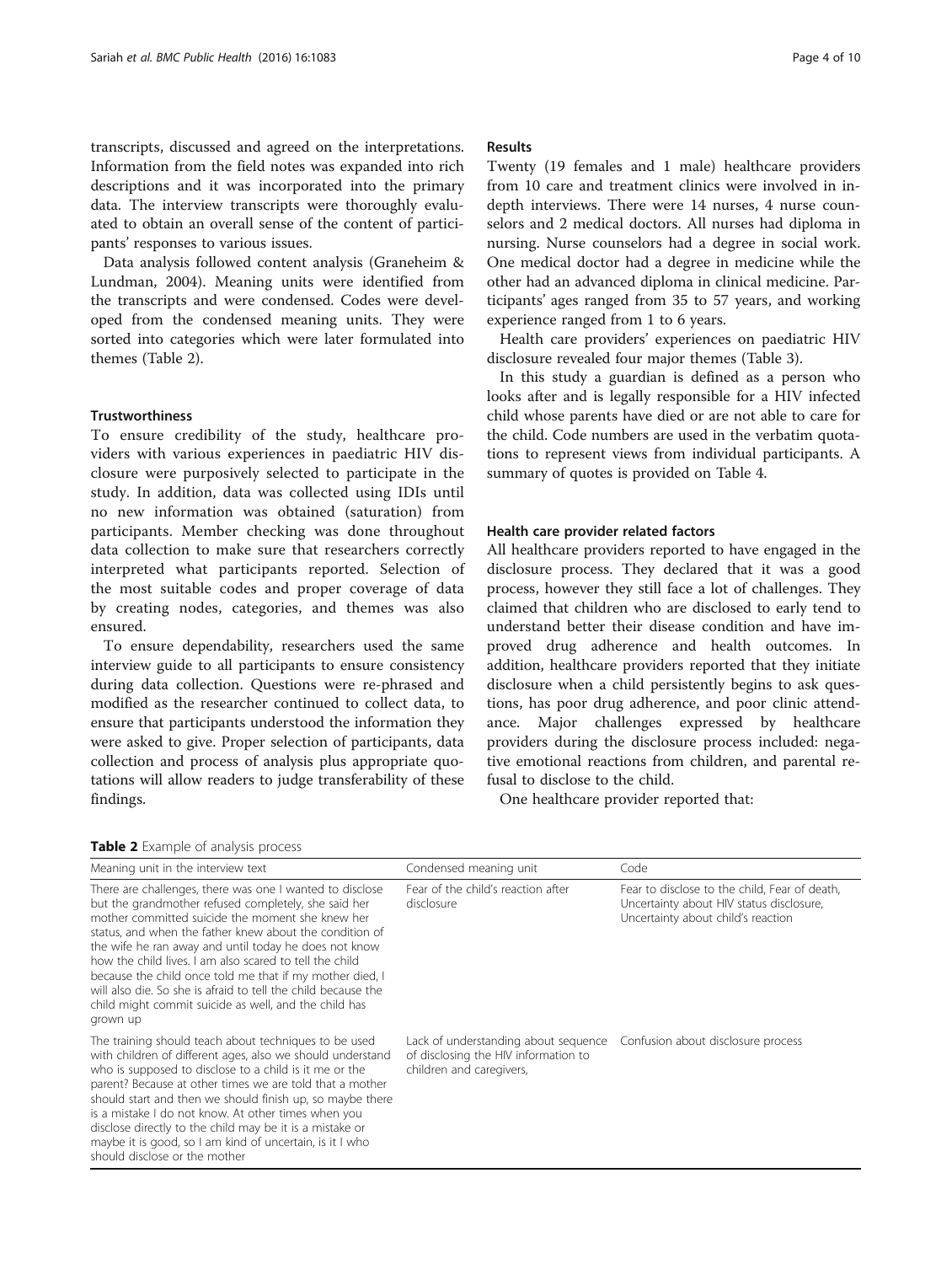| <b>Rable 3</b> Major trientes or experiences on ring paculatile |  |  |  |
|-----------------------------------------------------------------|--|--|--|
| disclosure among healthcare providers                           |  |  |  |
| Major Themes                                                    |  |  |  |
|                                                                 |  |  |  |

<span id="page-4-0"></span>Table 3 Major themes of experiences on HIV paediatric

|                | Healthcare provider related factors    |
|----------------|----------------------------------------|
| $\mathcal{L}$  | Health system related factors          |
| 3.             | Training and quideline related factors |
| $\overline{4}$ | Parent/guardian related factors        |

"Majority of parents/guardians are not ready to disclose when their children have reached the required age. Whenever they come to the clinic, we counsel them on how to disclose to their children but they do not want to do so."T01

The age of a child at which the process of disclosure was initiated varied among health care providers. Majority expressed that disclosure should begin gradually at an early age. Responses on the appropriate age to begin disclosure ranged from 3-8 years. Full disclosure was reported to occur between 9 and 14 years of age. In addition to a child's age, they consider the child's level of

Table 4 Summary of quotes from the emerged themes

understanding about HIV and its treatment before fully embarking in the process. Some of the healthcare providers reported that during the initial stages of disclosure, they begin talking to the child before talking to the parent/ guardian. They ask the child questions and establish rapport slowly until the child is ready for disclosure. A health care provider from one of the CTC clinics reported:

"It is important to consider child's age and level of understanding; we usually disclose to children aging 7 to 14 years." G02

Furthermore, the findings also show that healthcare providers are not sure about whose role it is to disclose to the child. Some expressed that, they are confused as to whether it is their responsibility or parents' to disclose to the child the HIV-positive status.

#### Health system related factors

Some of the healthcare providers reported using books with pictures, models, and drawings to aid in the process of disclosure. For example, one of the books used is

| Thematic areas                              | Examples of quotes                                                                                                                                                                                                                                                                                      |
|---------------------------------------------|---------------------------------------------------------------------------------------------------------------------------------------------------------------------------------------------------------------------------------------------------------------------------------------------------------|
| Health care provider related<br>factors     | "For the parent to be able to disclose, we first talk to the child. We then counsel the parents on how they can talk to the<br>child". N01                                                                                                                                                              |
|                                             | "We need to understand who is supposed to disclose to the child; is it the healthcare provider or the parent/<br>quardian?"Y01                                                                                                                                                                          |
|                                             | "Being healthcare providers, we are not supposed to disclose to the child. We should empower the parent/quardian so<br>that she/he can disclose to the child." L01                                                                                                                                      |
|                                             | "I often explain to the parent/quardian about the benefits of early disclosure. If she/he allows me to disclose to the child,<br>I do it on the spot as long as the child has reached the required age." T01                                                                                            |
| Health system related factors               | "Each month we conduct a paediatric club in our clinic which enables us to identify children who are fully disclosed and<br>those who are not."L01                                                                                                                                                      |
|                                             | We often use picture books to explain slowly to the child about the policemen (CD4 cells) in her/his body and their fight<br>against the bad person (HIV virus). We tell the child, unless you take your medication, all the policemen in your body will<br>be destroyed and you will become sick." A01 |
|                                             | "We only have two picture books at the clinic. Sometimes I have to wait for my colleague to finish using the book before<br>I proceed attending another child." C02                                                                                                                                     |
|                                             | "When the child comes to the clinic, we ask if he/she is aware of her/his HIV status; if not we ask the parents/quardians<br>to talk to the child."Z02                                                                                                                                                  |
| Training and guideline related<br>factors   | "We are not skilled enough to disclose to children as we are for adults. Some of us have not received any training on<br>paediatric HIV disclosure. This makes it difficult counselling parents/quardians about paediatric disclosure." L01                                                             |
|                                             | "In a one day paediatric HIV training we were encouraged to always ask what the child knows about HIV." Y01                                                                                                                                                                                             |
|                                             | Had we been adequately trained, we could have been be able to cope with challenges that we face when dealing with<br>parents/quardians of these children. We need more skills on how to deal with these parents/quardians during the<br>disclosure process. T01                                         |
|                                             | "It could be good if we received frequent training to update our knowledge on HIV issues concerning children." C02                                                                                                                                                                                      |
| Parent/guardian related factors<br>inducted | "Parents/quardians are often reluctant to disclose, they claim that the child is too young to be told about his/her HIV<br>diagnosis. Parents fear that the child might tell others in the streetsOthers fear being hated by the child." T01                                                            |
|                                             | "Mothers find it difficult to disclose to their children because they feel quilty after having transmitted HIV infection to the<br>child." C01                                                                                                                                                          |
|                                             | "Some parents find it easier lying about the diagnosis when confronted by their HIV infected children. A child may be<br>told that he/she takes daily medication to treat conditions like TB or heart disease." D02                                                                                     |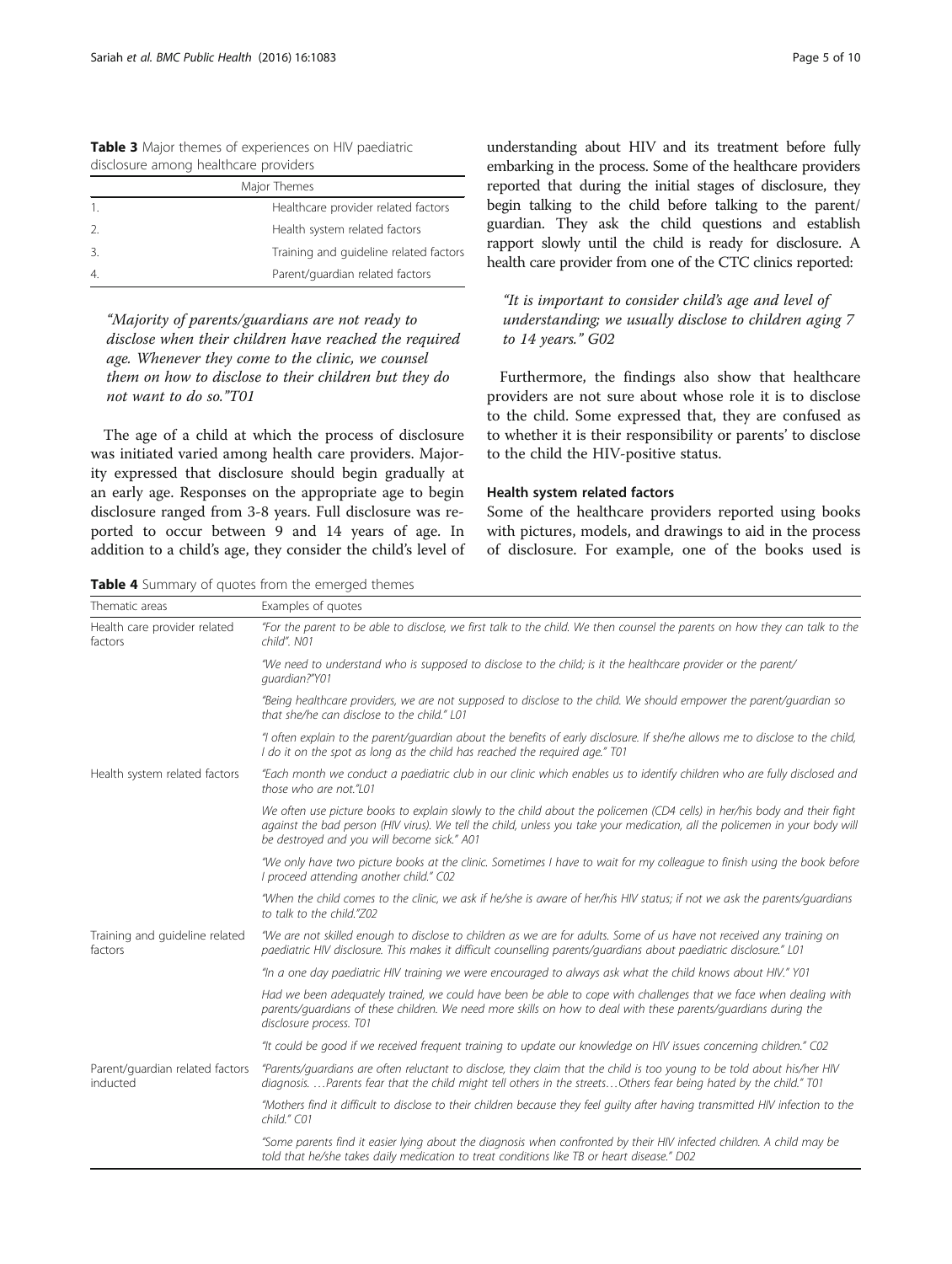about a policeman. The healthcare providers talk to the child about the policeman in the book and his role in protecting citizens. They then link the story with the child's condition explaining the role of medication in protecting the child's body. They keep telling the same story to the child until they feel that the child is ready to be disclosed to. Health care providers from clinics that did not have books reported drawing pictures or using other examples during the process of disclosure.

Healthcare providers from different sites reported using different mechanisms of follow-up. They conducted clubs, and used stickers or letters on the files of those disclosed and non-disclosed. This enabled them to follow up HIV infected children for further disclosure, management and care:

One healthcare provider reported:

"We usually mark with a letter "D" on top files of children who have been fully disclosedThe rest with no Ds are reminders that we need to follow up the children making sure that they are disclosed to."L01

#### Training and guideline related factors

Findings show that, healthcare providers differed in the way they disclosed the HIV-positive status to the infected child. Others were aware of the national guidelines for paediatric HIV disclosure which requires the parent/guardian to disclose to the child. However, some reported to have conducted the disclosure themselves because of parental refusal to do so. Others were completely unaware of the guidelines and they disclosed to the child directly. A health care provider expressed that:

"I make sure I disclose to all the children if they have reached the required age."T01

Another one from a different clinic reported that: "We have been taught from the national guidelines for paediatric disclosure that parents should start disclosing to the child gradually."G02

Lack of paediatric HIV disclosure training and different sources of training for some of the healthcare providers were seen as reason for this uncertainty. Findings revealed that healthcare providers have received training about disclosure from a variety of sources; however, these trainings were not standardized. In addition, the training content stipulates different ages to begin the disclosure process; ranging from 3–8 years of age. One health care provider expressed:

"I have acquired the ability to disclose from different HIV trainings Last time I attended a two weeks pediatric HIV training and I learned that disclosure can begin when the child is six years of age."T01

Other healthcare providers expressed that they are more skilled in adult HIV disclosure than paediatric HIV disclosure, making it more difficult to support parents/ guardian in disclosing to the HIV infected children. This fact adds more difficulties in their ability

Healthcare providers who had been trained declared that their responsibility was to support parents so that they can disclose HIV-positive status to the infected child. However, others complained that they were confused and did not know if it was them or the parent/guardian who should make the disclosure to the child. This shows a discrepancy in the types of training that healthcare providers have received regarding disclosure of HIV positive status to the infected child.

They thus suggested that further training on how to conduct paediatric HIV disclosure is required.

In addition, health care providers suggested that the duration of training should be longer and the training curriculum should include child psychology topics and different techniques on how to support parents/guardians in the disclosure process.

The duration of training is too short and only a few of us have been trained. Other healthcare providers learn from those who have already been trained. D01. D01

The healthcare providers recommended that paediatric HIV disclosure training should focus more on practical skills rather than theory so that they can acquire the ability to conduct disclosure more effectively. In addition, they suggested that more efforts should be put on empowering parents/guardians in paediatric disclosure techniques with emphasis on early disclosure.

We need to be trained for at least two weeks; one week for theory and another one for practical skills. K01

#### Parent/guardian related factors

In order to improve the ability of parents/guardians to disclose HIV-positive status to the HIV infected child, some of the healthcare providers reported providing education and counseling sessions to parents/ guardians on the importance of early disclosure. In addition, they provided assistance to parents/guardians during the disclosure process. They emphasized the benefits of parents/guardians disclosing to children early to foster adherence to treatment, support the child, help the child cope, increase child's understanding about their disease, and protect others from HIV infection. Parents/guardians were empowered to begin disclosing to the child slowly at a younger age to help prepare the child psychologically for full disclosure.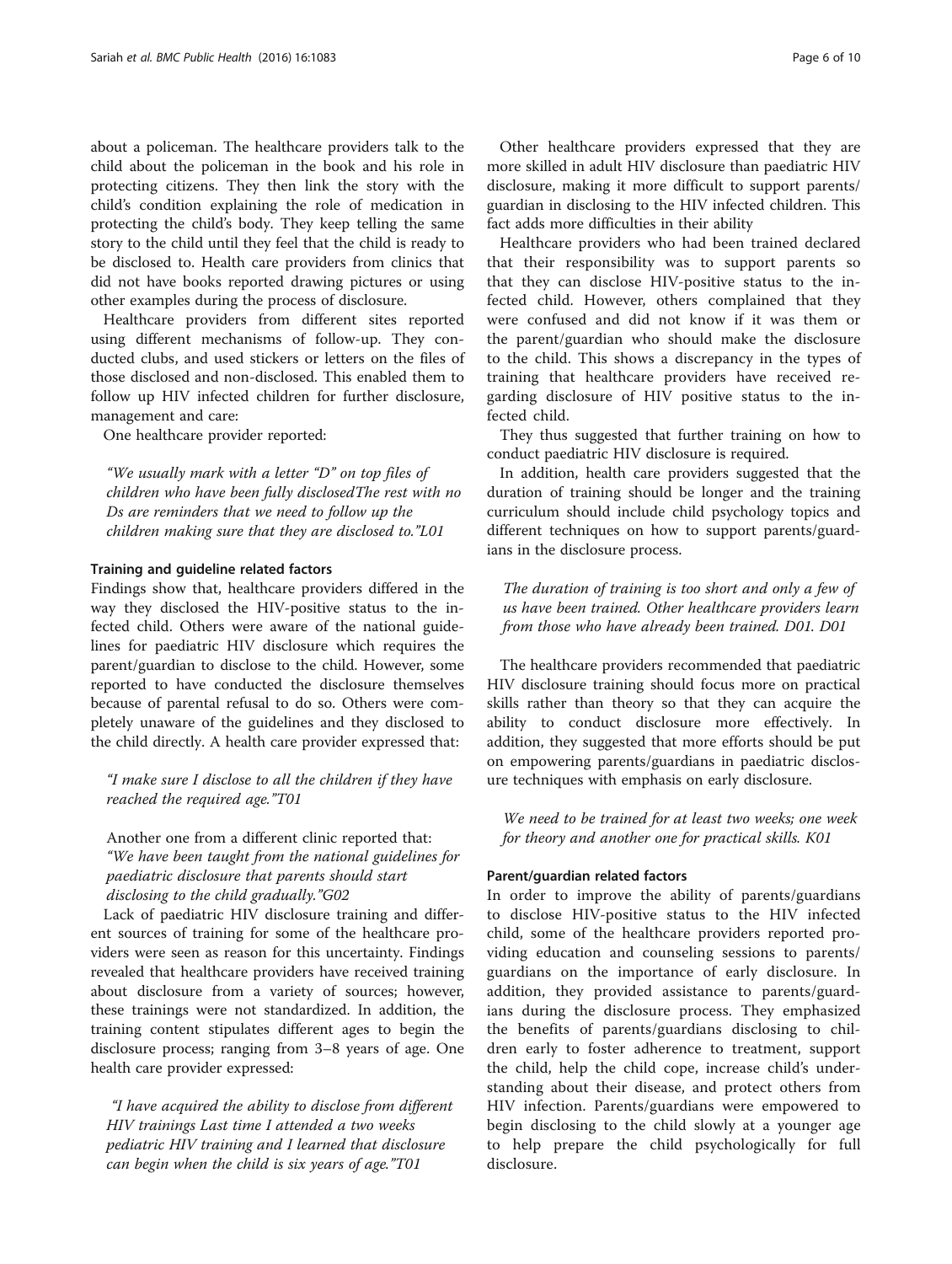Parents should start talking to their child when he/she is 6 years old. We often counsel parents so that they can begin to disclose to their children gradually. A child should be aware of his/her problem when he reaches 8 years of age. Z02

Healthcare providers reported facing a lot of problems when they supported parents in the disclosure process. Most parents/guardians are not ready to disclose to the child because of fear of stigma. Parents have always been hesitant to disclose to children because of fear that the child will spread news in the streets about their HIV infection. They also fear that the child might not react well and perhaps not do well in the studies. Other parents do not want their child to be told because they believe they are too young to understand and handle such information:

Example there was one parent who wanted us to wait until her child completed examinations because she thought the child would be confused." C02

Another healthcare provider from a different clinic commented:

"Majority of parents fear telling the child because they believe he/she will not be happy. We therefore counsel the mother on how she can disclose to her child." K01

In addition, parents reported more guilt in comparison to guardians when it came to disclosure. Parents felt that they were the source of infection which made it more difficult for them to share the diagnosis and receive support from healthcare providers.to support them on early disclosure. Healthcare providers reported that compared to guardians, most parents do not want to disclose the HIV status to the infected child. They prefer the process to be carried out by healthcare providers to save them the trouble of being blamed and hated. Delay in paediatric HIV disclosure made it more difficult for parents to disclose to older children because of the anticipated negative emotional reaction once disclosed to.

It is very difficult for a parent telling her own standard one child that: "You are HIV-positive and I am the cause for the problem." C01

Healthcare providers expressed their concern about the fact that parents/guardians hide the truth about child's HIV positive status. Instead, parents/guardians were reported to tell the child that he/she has other medical conditions to justify daily use of medication.

#### **Discussion**

The study provided a broad view on health care providers' experiences with the disclosure process in children infected with HIV. Various factors were shown to influence paediatric disclosure including health care provider related factors, parent/guardian related factors, health system related factors, and training and guideline related factors.

#### Healthcare provider related factors

Findings show that, healthcare providers have different views and experiences regarding who is right person to tell the child about his/her infection status. Some of the healthcare providers carried out the process themselves while others, perceived that it was the parents/guardian who should disclose to the child. Studies have shown variations of perspectives regarding disclosure to HIV infected children [\[16](#page-8-0), [17](#page-9-0)]. It was also revealed by healthcare providers that timing for disclosure was a challenge. Studies have reported different results regarding the right time at which paediatric HIV disclosure should begin [\[18\]](#page-9-0).

Some of the healthcare providers pointed out that their role was to support parents/guardians in the disclosure process but not to disclose to the child. They believed that the caregivers should lead the process because they are in a better position to support the child in adhering to the prescribed treatment regimen and provide support and comfort to the child after disclosure [[16\]](#page-8-0). However, guardians/parents reported delaying paediatric HIV disclosure because they felt they had inadequate knowledge and skills to disclose. Most parents/ guardians sought the support of healthcare providers during the disclosure process [\[19\]](#page-9-0). Similar to other studies, healthcare providers in this study were reported supporting parents/guardians by providing education and counseling during and after paediatric HIV disclosure [[16\]](#page-8-0). Healthcare providers reported that they educated and counseled parents/guardians on early disclosure during the club sessions that were conducted once each month. A similar study in Kenya showed that during clinic days, healthcare providers counseled parents/ guardians in the process of disclosure which played an important role in preparation and readiness for the disclosure to their children.

#### Health system related factors

A few healthcare providers reported using models and pictures during the disclosure process. These supporting tools were only found among the few healthcare providers who had undergone paediatric HIV training. Lack of supportive educational materials at the health facility has been found to increase healthcare provider constraints in the process of disclosure [[18](#page-9-0)].

#### Training and guideline related factors

The national paediatric HIV disclosure guidelines stipulate that healthcare providers should counsel parents/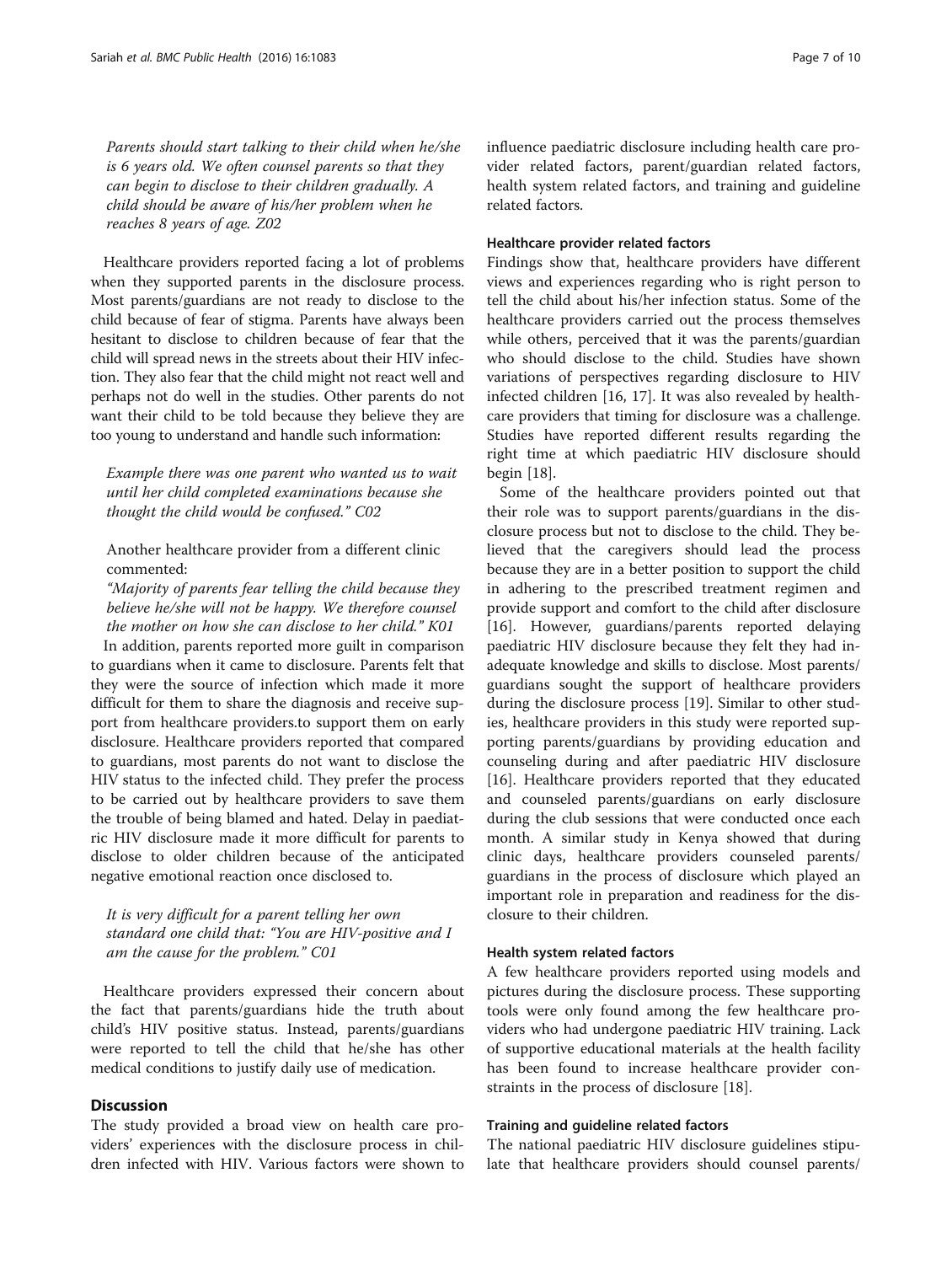guardians on how to disclose to the HIV infected children. In order to do this healthcare providers need to be equipped with knowledge and skills on Paediatric HIV disclosure counseling. However, findings from this study shows that most healthcare providers are not certain as to who should tell the child that she/he is infected with HIV and they do not have a specific time to initiate the disclosure process. This discrepancy may have been contributed by complete lack of standardized national training for paediatric HIV disclosure that varied in content and duration [[16,](#page-8-0) [20\]](#page-9-0). Similar studies have reported missing contents in paediatric HIV disclosure training including on the appropriate age and maturity level to initiate the process of disclosure [\[21\]](#page-9-0). WHO has recommended that paediatric HIV disclosure training for healthcare providers should cover the following vital areas: stigma, privacy, culturally appropriate disclosure process, communication based on child's age, HIV information to parents/guardians and children, emotional preparation and management, responding to children' concerns, and planning for the future [[22](#page-9-0)].

Healthcare providers expressed the need to be trained on paediatric HIV disclosure because the majority had not undertaken such training apart from on job training. This is consistent with other studies that have reported the need for ongoing training, counseling and debriefing to deal with HIV infected children [[16](#page-8-0)]. Similar views from another study of healthcare providers in Kenya and Uganda revealed that majority of them have had limited training in paediatric HIV disclosure [\[18](#page-9-0), [23\]](#page-9-0), which leads to a lack of confidence and inability to handle these situations. Improved training on paediatric HIV disclosure would alleviate the discrepancies that exist among healthcare providers regarding whose responsibility it is to disclose to the HIV infected child.

In addition, healthcare providers suggested that there should be appropriate guidelines on paediatric HIV disclosure particularly on the age when disclosure should begin. Consistent with other studies, the majority of healthcare providers also suggested that they need to be equipped with educational materials such as posters and other reference guidelines on paediatric HIV disclosure [\[18\]](#page-9-0).

#### Parent/guardian related factors

Studies have shown that HIV infected children whose status is disclosed to them by their parents/guardians tend to have improved decision making abilities, can protect themselves and others from further HIV infection, show cooperation in treatment, and have a better understanding about their illness [\[24](#page-9-0)]. The role of healthcare providers in paediatric disclosure has been described in other studies. In some studies other healthcare providers perceive that it is their role to support parents/guardians in leading the disclosure process while

others lead and initiate paediatric HIV disclosure themselves [\[16](#page-8-0)].

Health care providers reported that most parents/ guardians have not been exposed to disclosure counseling which makes them hesitant to disclose to their children. Thus some healthcare providers focused on educating and supporting parents/guardians in order to empower them to talk to their children about the HIV positive status [[24](#page-9-0)].

Findings show that healthcare providers face a lot of challenges as they support parents/guardians in the disclosure process. This is consistent with other studies that have documented difficulties in disclosure because parents/guardians think that the child is too young to understand what it means to have HIV [\[25](#page-9-0)] and believe that it is not the right time to tell the child [\[19](#page-9-0)]. Other barriers to disclosure that were reported by healthcare providers include: parents' fear of being blamed by their children; parents feeling guilty due to the societal perception of HIV transmission and fear that the child will tell others about the HIV diagnoses [[24](#page-9-0), [26](#page-9-0)]. The parent/ guardian believe when the child is too young he/she is not capable of keeping secrets, hence the parent/guardian often chose to wait until the child is older [[19](#page-9-0)]. Once the child tells others, the parents fear they will be discriminated against, rejected, and laughed at because of the social stigma surrounding the HIV diagnosis [\[26](#page-9-0)].

In addition, parents/guardians fear that the child could have negative emotional consequences after their diagnosis has been disclosed to them. Similar studies [[27,](#page-9-0) [16,](#page-8-0) [21](#page-9-0), [19](#page-9-0), [28\]](#page-9-0), have reported that parents fear that the child will cry, be sad, run away, harm themselves and lose hope.

Healthcare providers reported that parents/guardians found it difficult to disclose to their children because they did not know how to tell. This could have been contributed to by the lack of skills and knowledge necessary to handle the disclosure process and dealing with the negative consequences. Healthcare providers reported that parents often asked them to disclose to the child instead. Consistent with other studies, some parents/guardians resorted to deception as a way of coping with questions from their children. This delays disclosure until the parent/guardian deems they are ready [\[20](#page-9-0)]. An example of deception was telling the child that he or she has a chronic illness to justify why the child takes daily medication.

#### Limitations

We were able to obtain perspectives of healthcare providers regarding paediatric HIV disclosure which depicted confusion about their role during the process. However, we could not explore more on the perspectives of parents/guardians regarding their role in paediatric HIV disclosure.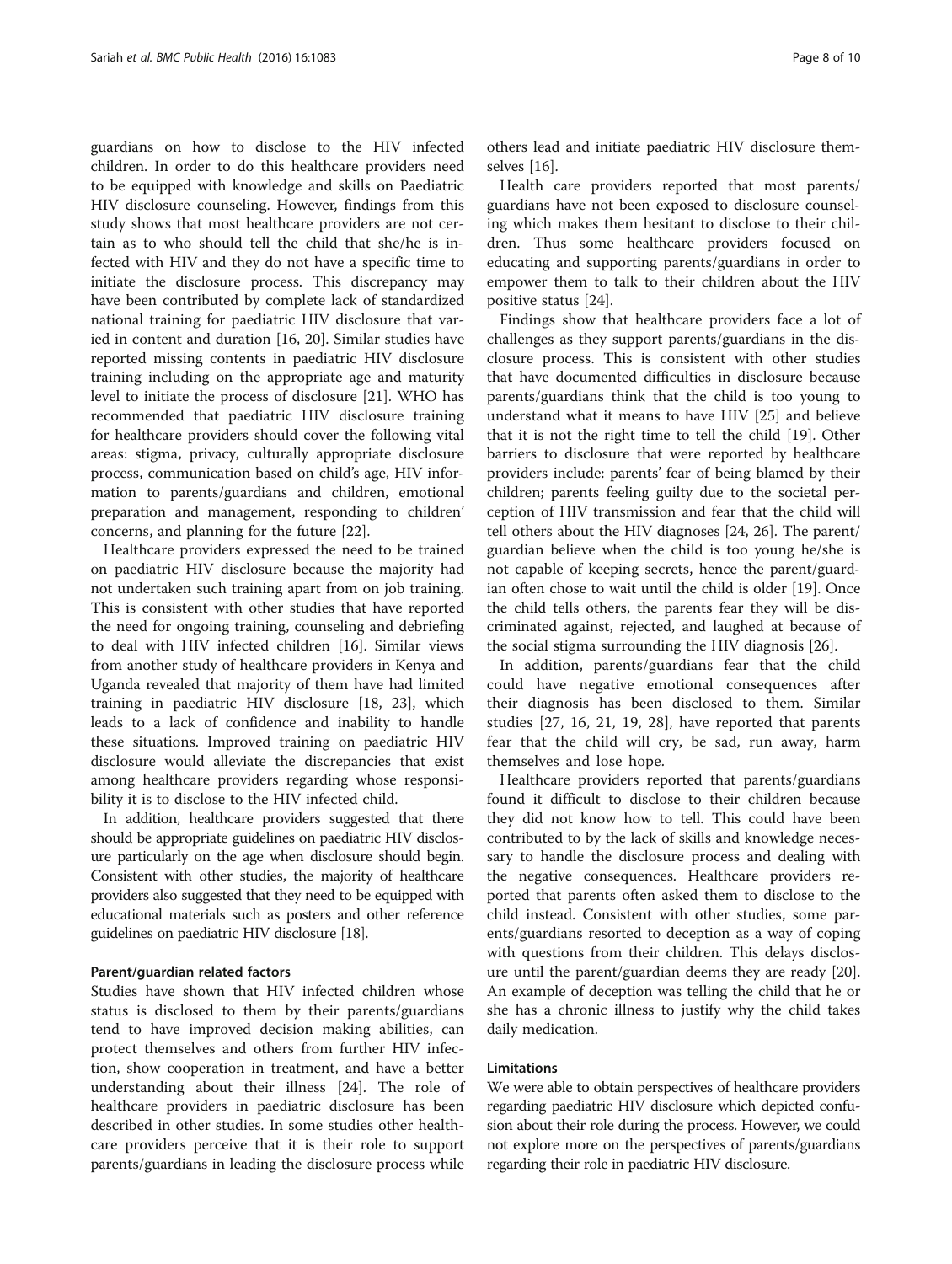#### <span id="page-8-0"></span>Conclusion

This study has highlighted the process of disclosure in children living with HIV from a healthcare provider perspective. The study has highlighted the complexity of paediatric HIV disclosure process among healthcare providers. Confusion about their role and responsibility of healthcare providers during the process of disclosure was a major constraint reported. This was largely related to inadequate training, and lack of clear guidelines and unstandardized training which differ in duration and content. Parents/guardians were reported to lack knowledge and skills in disclosing the HIV status to the infected child. Provision of standardized paediatric HIV disclosure training with more emphasis on practical skills, increased training duration, and inclusion of disclosure content that is age appropriate for children with HIV would help prevent inconsistencies during the disclosure process. In addition, reviewing the current standard operating procedures for paediatric HIV disclosure would improve support for parents/guardians in disclosure of HIV-positive status to the infected child. This in turn would facilitate child's adherence to the treatment regimen.

#### Abbreviations

AIDS: Acquire immuno-deficient syndrome; CTC: Care and Treatment Centre; HIV: Human immuno-deficient virus; IDIs: In-depth interviews; MDH: Management and development for health; UNAIDS: United Nations acquire immuno-deficient syndrome;

#### Acknowledgements

We would like to express our sincere gratitude to Afya Bora Consortium in Global Health Leadership for the financial support to conduct this study. We also thank healthcare providers from the CTCs for their cooperation during data collection. We appreciate the support, assistance and cooperation from the management of all sites. Thanks to Ms. Olivia Kroening-Roche for her valuable support. Finally, we are grateful to MDH, MUHAS, and HKMU for their cooperation and support throughout the study period.

#### Funding

This study was funded by United States National Institutes of Health and National Institute of Allergy and Infectious Diseases through the University of Washington Center for AIDS Research Supplement for Afya Bora Fellowship.

#### Availability of data and materials

The dataset analyzed during the current study are available from the corresponding author on reasonable request.

#### Authors' contributions

AS conceived of the study, participated in its design, performed the analysis of data and drafted the manuscript. MS, MM, and AM carried out the interviews and read all the transcripts. JR, ET, DU, and HS helped to draft the manuscript. All authors revised and approved the final manuscript.

#### Competing interests

The authors declare that they have no competing interests

#### Consent for publication

Not applicable.

#### Ethics approval and consent to participate

The study was approved by Muhimbili University of Health and Allied Sciences (MUHAS). Potential participants were identified by CTC in-charge. Participants who agreed to participate signed a written informed consent.

Confidentiality was ensured throughout the study period. Participants had d freedom to withdraw at any time during the study; they were informed that such decision did not have any consequence.

#### Author details

<sup>1</sup>Department of Maternal and Child Health, Faculty of Nursing, Hubert Kairuki Memorial University (HKMU), 322 Regent Estate, P.O. Box 65300, Dar es Salaam +255, Tanzania. <sup>2</sup>Department of Internal Medicine, Muhimbili National Hospital, P.O. Box 65300, Dar es Salaam, Tanzania. <sup>3</sup>Department of qualitative research, African Academy for Public Health (AAPH), P.O. Box 79810, Dar es Salaam, Tanzania. <sup>4</sup>Department of Care and Treatment, Mbagala Rangi Tatu Hospital, P.O. Box 45232, Dar es Salaam, Tanzania. 5 Department of Nursing Management, School of Nursing, Muhimbili University of Health and Allied Sciences (MUHAS), P.O. Box 65004, Dar es Salaam, Tanzania. <sup>6</sup>Department of Community Health, School of Public Health and Social Sciences, P.O. Box 65015, Dar es Salaam, Tanzania. <sup>7</sup>Department of Public Health Evaluation, Management and Development for Health (MDH), P.O. Box 79810, Dar es Salaam, Tanzania.

#### Received: 4 August 2015 Accepted: 6 October 2016 Published online: 13 October 2016

#### References

- 1. Michaud P-A, Suris J-C, Thomas LR, Kahlert C, Rudin C, Cheseaux J-J. To say or not to say: a qualitative study on the disclosure of their condition by human immunodeficiency virus–positive adolescents. J Adolesc Health. 2009;44(4):356–62.
- 2. Watermeyer J. "Are we allowed to disclose?": a healthcare team's experiences of talking with children and adolescents about their HIV status. Health Expect Int J Public Particip Health Care Health Policy. 2013;1.
- 3. Heeren GA, Jemmott JB, Sidloyi L, Ngwane Z. Disclosure of HIV diagnosis to HIV-infected children in South Africa: focus groups for intervention development. Vulnerable Child Youth Stud. 2012;7(1):47–54.
- 4. Rwemisisi J, Wolff B, Coutinho A, Grosskurth H, Whitworth J. "What if they ask how I got it?" Dilemmas of disclosing parental HIV status and testing children for HIV in Uganda. Health Policy Plan. 2008;23(1):36–42.
- 5. Biadgilign S, Deribew A, Amberbir A, Escudero HR, Deribe K. Factors associated with HIV/AIDS diagnostic disclosure to HIV infected children receiving HAART: a multi-center study in Addis Ababa, Ethiopia. PLoS One. 2011;6(3):e17572.
- Ministry of Health and Social Welfare. National guidelines for the management of HIV and AIDS. 2012.
- 7. World Health Organization. Global update on HIV treatment 2013: results, impact and opportunities. Geneva: WHO; 2013.
- 8. Wiener L, Mellins CA, Marhefka S, Battles HB. Disclosure of an HIV diagnosis to children: history, current research, and future directions. J Dev Behav Pediatr JDBP. 2007;28(2):155–66.
- 9. Ministry of Health and Social Welfare (MoHSW). National HIV and AIDS response report 2013 Tanzania Mainland. Dar es Salaam: Prime Minister's Office; 2014.
- 10. UNAIDS. 2013 progress on the global plan: towards the elimination of new infections among children by 2015 and keeping mothers alive. 2013.
- 11. WHO. Progress on global access to HIV antiretroviral therapy. A report on "3 by 5" and beyond. Geneva: World Health Organization; 2006.
- 12. Biadgilign S, Deribew A, Amberbir A, Escudero HR, Deribe K. Factors Associated with HIV/AIDS Diagnostic Disclosure to HIV Infected Children Receiving HAART: A Multi-Center Study in Addis Ababa, Ethiopia. PLoS ONE [Internet]. 2011 Mar 21 [cited 2014 Sep 29];6(3). Available from: [www.ncbi.](http://www.ncbi.nlm.nih.gov/pubmed/21445289) [nlm.nih.gov/pubmed/21445289](http://www.ncbi.nlm.nih.gov/pubmed/21445289)
- 13. Krauss B, Letteney S, Baets A de, Murugi J, Okero FA, World Health Organization. Guideline on HIV disclosure counselling for children up to 12 years of age [Internet]. 2011 [cited 2016 Mar 22]. Available from: [http://](http://apps.who.int/iris/bitstream/10665/44777/1/9789241502863_eng.pdf) [apps.who.int/iris/bitstream/10665/44777/1/9789241502863\\_eng.pdf](http://apps.who.int/iris/bitstream/10665/44777/1/9789241502863_eng.pdf)
- 14. National Bureau of Statistics. United republic of Tanzania. Population distribution by age and sex. 2013.
- 15. Madiba S, Mokgatle M. Health care workers' perspectives about disclosure to HIV-infected children; cross-sectional survey of health facilities in Gauteng and Mpumalanga provinces, South Africa. PeerJ. 2015;3:e893.
- 16. Madiba S, Mokwena K. Caregivers' barriers to disclosing the HIV diagnosis to infected children on antiretroviral therapy in a resource-limited district in South Africa: a grounded theory study. AIDS Res Treat. 2012;2012:1–10.